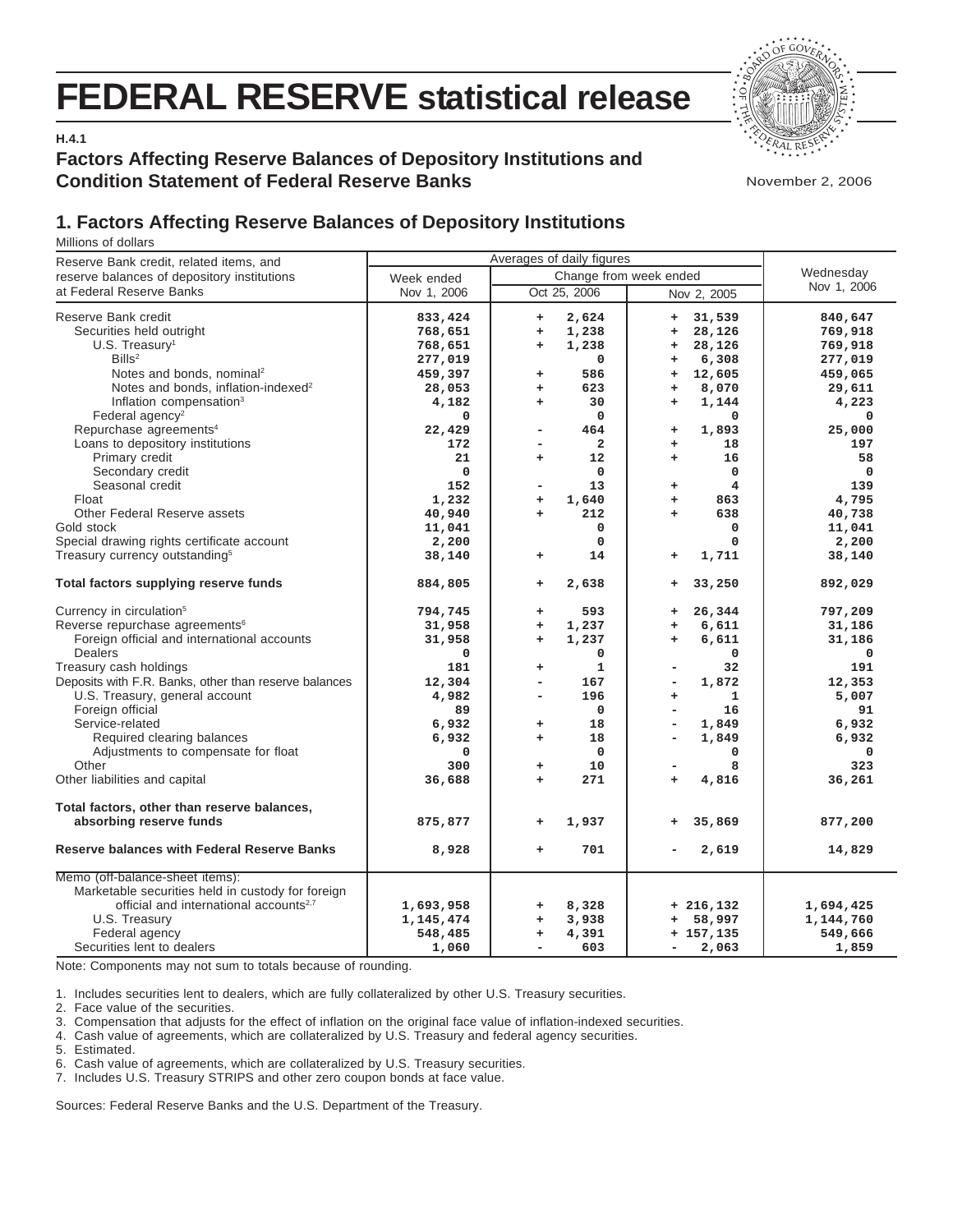#### **H.4.1 2. Consolidated Statement of Condition of All Federal Reserve Banks**

Millions of dollars

|                                                      |                                    |             | Change since                      |                     |  |  |  |  |  |
|------------------------------------------------------|------------------------------------|-------------|-----------------------------------|---------------------|--|--|--|--|--|
| Assets, liabilities, and capital                     | Eliminations from<br>consolidation | Wednesday   | Wednesday                         | Wednesday           |  |  |  |  |  |
|                                                      |                                    | Nov 1, 2006 | Oct 25, 2006                      | Nov 2, 2005         |  |  |  |  |  |
| <b>Assets</b>                                        |                                    |             |                                   |                     |  |  |  |  |  |
| Gold certificate account                             |                                    | 11,037      | $\mathbf 0$                       | ÷<br>1              |  |  |  |  |  |
| Special drawing rights certificate account           |                                    | 2,200       | $\mathbf 0$                       | 0                   |  |  |  |  |  |
| Coin                                                 |                                    | 834         | 3<br>÷.                           | 107<br>÷            |  |  |  |  |  |
| Securities, repurchase agreements, and loans         |                                    | 795,114     | 3,479<br>$\overline{\phantom{0}}$ | 39,872<br>÷         |  |  |  |  |  |
| Securities held outright                             |                                    | 769,918     | 1,496<br>÷.                       | 29,304<br>÷         |  |  |  |  |  |
| $U.S.$ Treasury <sup>1</sup>                         |                                    | 769,918     | 1,496<br>÷                        | 29,304<br>÷         |  |  |  |  |  |
| Bills <sup>2</sup>                                   |                                    | 277,019     | $\mathbf 0$                       | 6,238<br>÷          |  |  |  |  |  |
| Notes and bonds, nominal <sup>2</sup>                |                                    | 459,065     | 750                               | 12,273<br>÷         |  |  |  |  |  |
| Notes and bonds, inflation-indexed <sup>2</sup>      |                                    | 29,611      | 2,181<br>÷.                       | 9,628<br>÷          |  |  |  |  |  |
| Inflation compensation <sup>3</sup>                  |                                    | 4,223       | 66<br>÷.                          | 1,166<br>÷          |  |  |  |  |  |
| Federal agency <sup>2</sup>                          |                                    | $\Omega$    | $\Omega$                          | $\Omega$            |  |  |  |  |  |
| Repurchase agreements <sup>4</sup>                   |                                    | 25,000      | 5,000<br>۰                        | 10,500<br>$\ddot{}$ |  |  |  |  |  |
| Loans                                                |                                    | 197         | 25<br>+                           | 68<br>÷             |  |  |  |  |  |
| Items in process of collection                       | (1,656)                            | 9,615       | 6,239<br>÷.                       | 1,765<br>÷          |  |  |  |  |  |
| <b>Bank premises</b>                                 |                                    | 1,912       | 10<br>$+$                         | 69<br>÷             |  |  |  |  |  |
| Other assets <sup>5</sup>                            |                                    | 38,836      | 155<br>$+$                        | 632<br>÷            |  |  |  |  |  |
| <b>Total assets</b>                                  | (1,656)                            | 859,548     | 2,928<br>$\ddot{}$                | 42,446<br>$\ddot{}$ |  |  |  |  |  |
| Liabilities                                          |                                    |             |                                   |                     |  |  |  |  |  |
| Federal Reserve notes, net of F.R. Bank holdings     |                                    | 760,089     | 1,620<br>÷.                       | 25,566<br>$\ddot{}$ |  |  |  |  |  |
| Reverse repurchase agreements <sup>6</sup>           |                                    | 31,186      | 35<br>÷.                          | 6,247<br>÷          |  |  |  |  |  |
| Deposits                                             | (0)                                | 27,192      | 456<br>÷.                         | 8,458<br>÷          |  |  |  |  |  |
| Depository institutions                              |                                    | 21,771      | 765<br>÷.                         | 7,958<br>÷          |  |  |  |  |  |
| U.S. Treasury, general account                       |                                    | 5,007       | 339                               | 508<br>÷            |  |  |  |  |  |
| Foreign official                                     |                                    | 91          | $\mathbf{1}$<br>÷                 | 15                  |  |  |  |  |  |
| Other                                                | (0)                                | 323         | 30<br>÷.                          | 7<br>÷              |  |  |  |  |  |
| Deferred availability cash items                     | (1,656)                            | 4,820       | 585<br>$+$                        | 2,649<br>-          |  |  |  |  |  |
| Other liabilities and accrued dividends <sup>7</sup> |                                    | 5,561       | 31<br>+                           | 1,530<br>÷          |  |  |  |  |  |
| <b>Total liabilities</b>                             | (1,656)                            | 828,849     | 2,728<br>÷.                       | 39,153<br>÷         |  |  |  |  |  |
| <b>Capital accounts</b>                              |                                    |             |                                   |                     |  |  |  |  |  |
| Capital paid in                                      |                                    | 15,113      | 14<br>+                           | 1,658<br>÷          |  |  |  |  |  |
| Surplus                                              |                                    | 12,901      | 0                                 | 1,271<br>÷          |  |  |  |  |  |
| Other capital accounts                               |                                    | 2,686       | 187<br>÷                          | 364                 |  |  |  |  |  |
| <b>Total capital</b>                                 |                                    | 30,700      | 200<br>÷                          | 3,294<br>÷          |  |  |  |  |  |

Note: Components may not sum to totals because of rounding.

1. Includes securities lent to dealers, which are fully collateralized by other U.S. Treasury securities.

2. Face value of the securities.

3. Compensation that adjusts for the effect of inflation on the original face value of inflation-indexed securities.

4. Cash value of agreements, which are collateralized by U.S. Treasury and federal agency securities.

5. Includes assets denominated in foreign currencies, which are revalued daily at market exchange rates.

6. Cash value of agreements, which are collateralized by U.S. Treasury securities.

7. Includes exchange-translation account reflecting the daily revaluation at market exchange rates of foreign exchange commitments.

### **3. Maturity Distribution of Loans and Securities, November 1, 2006**

Millions of dollars

| Maturity                 |                         | U.S. Treasury<br>securities <sup>1</sup> |           |                   |          | Federal agency<br>securities | Repurchase              | Reverse<br>repurchase<br>agreements <sup>2</sup> |  |
|--------------------------|-------------------------|------------------------------------------|-----------|-------------------|----------|------------------------------|-------------------------|--------------------------------------------------|--|
|                          | Loans                   | Holdings                                 |           | Weekly<br>changes | Holdings | Weekly<br>changes            | agreements <sup>2</sup> |                                                  |  |
| Within 15 days           | 66                      | 60,074                                   | ÷         | 2,329             |          | <sup>0</sup>                 | 25,000                  | 31,186                                           |  |
| 16 days to 90 days       | 131                     | 154,842                                  | ۰         | 9,154             |          |                              |                         |                                                  |  |
| 91 days to 1 year        | 0                       | 193,350                                  | $\ddot{}$ | 7,165             |          |                              | $\cdot$ $\cdot$ $\cdot$ | $\cdot$ $\cdot$ $\cdot$                          |  |
| Over 1 year to 5 years   | $\cdots$                | 218,327                                  | ÷         | 1,151             |          |                              | $\cdots$                | $\cdots$                                         |  |
| Over 5 years to 10 years | .                       | 61,746                                   | ÷         |                   |          |                              | $\cdot$ $\cdot$ $\cdot$ | $\cdot$ $\cdot$ $\cdot$                          |  |
| Over 10 years            | $\cdot$ $\cdot$ $\cdot$ | 81,578                                   | ÷         |                   |          |                              | $\cdot$ $\cdot$ $\cdot$ | $\cdot$ $\cdot$ $\cdot$                          |  |
| All                      | 197                     | 769,918                                  |           | 1,496             |          |                              | 25,000                  | 31,186                                           |  |

Note: Components may not sum to totals because of rounding.

. . . Not applicable.

1. Includes the original face value of inflation-indexed securities and compensation that adjusts for the effect of inflation on the original face value of such securities.

2. Cash value of agreements classified by remaining maturity of the agreements.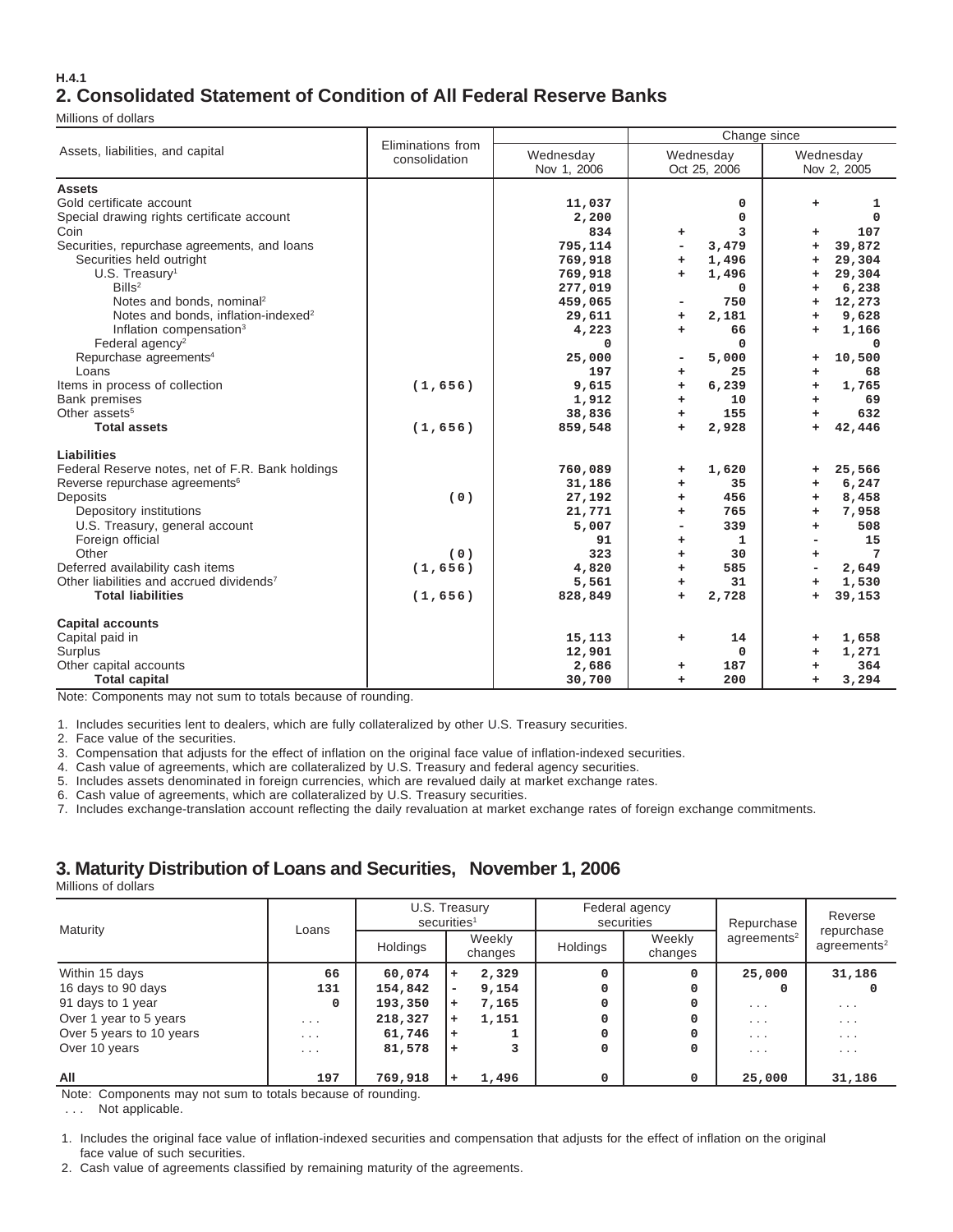#### **H.4.14. Statement of Condition of Each Federal Reserve Bank on November 1, 2006**

Millions of dollars

| Assets, liabilities, and capital         | Total   | <b>Boston</b> |             | New York Philadelphia Cleveland   Richmond |                                   |           | Atlanta   | Chicago | St. Louis                       | Minneapolis | Kansas<br>City | <b>Dallas</b> | San<br>Francisco |
|------------------------------------------|---------|---------------|-------------|--------------------------------------------|-----------------------------------|-----------|-----------|---------|---------------------------------|-------------|----------------|---------------|------------------|
| <b>Assets</b>                            |         |               |             |                                            |                                   |           |           |         |                                 |             |                |               |                  |
| Gold certificate account                 | 11,037  | 486           | 4,139       | 463                                        | 446                               | 853       | 1,023     | 947     | 328                             | 211         | 324            | 575           | 1,242            |
| Special drawing rights certificate acct. | 2,200   | 115           | 874         | 83                                         | 104                               | 147       | 166       | 212     | 71                              | 30          | 66             | 98            | 234              |
| Coin                                     | 834     | 23            | 46          | 61                                         | 77                                | 80        | 106       | 96      | 38                              | 30          | 62             | 81            | 134              |
| Securities, repurchase agreements,       |         |               |             |                                            |                                   |           |           |         |                                 |             |                |               |                  |
| and loans                                | 795,114 | 36,739        | 309,967     | 33,427                                     | 33,245                            | 63,957    | 64,462    | 70,763  | 24,463                          | 15,689      | 22,587         | 34,556        | 85,260           |
| Securities held outright                 | 769,918 | 36,739        | 284,967     | 33,427                                     | 33,245                            | 63,957    | 64,455    | 70,694  | 24,462                          | 15,652      | 22,545         | 34,553        | 85,222           |
| $U.S.$ Treasury <sup>1</sup>             | 769,918 | 36,739        | 284,967     | 33,427                                     | 33,245                            | 63,957    | 64,455    | 70,694  | 24,462                          | 15,652      | 22,545         | 34,553        | 85,222           |
| Bills <sup>2</sup>                       | 277,019 | 13,219        | 102,532     | 12,027                                     | 11,962                            | 23,012    | 23,191    | 25,436  | 8,801                           | 5,632       | 8,112          | 12,432        | 30,663           |
| Notes and bonds <sup>3</sup>             | 492,899 | 23,520        | 182,435     | 21,400                                     | 21,283                            | 40,945    | 41,264    | 45,258  | 15,660                          | 10,020      | 14,433         | 22,121        | 54,559           |
| Federal agency <sup>2</sup>              |         |               | 0           |                                            |                                   |           |           |         |                                 |             |                |               | $\Omega$         |
| Repurchase agreements <sup>4</sup>       | 25,000  |               | 25,000      |                                            |                                   |           |           |         |                                 |             |                |               |                  |
| Loans                                    | 197     |               |             |                                            |                                   |           |           | 69      |                                 | 38          | 42             |               | 37               |
| Items in process of collection           | 11,271  | 368           | 180         | 848                                        | 4,524                             | 445       | 1,471     | 609     | 292                             | 242         | 731            | 509           | 1,052            |
| Bank premises                            | 1,912   | 115           | 207         | 57                                         | 157                               | 162       | 231       | 209     | 75                              | 116         | 146            | 259           | 177              |
| Other assets <sup>5</sup>                | 38,836  | 1,239         | 14,028      | 1,837                                      | 2,302                             | 6,961     | 2,746     | 2,767   | 766                             | 710         | 733            | 964           | 3,782            |
| Interdistrict settlement account         |         | 1,436<br>- 1  | 3,050<br>۰. | 811<br>$+$                                 | 5,817<br>$\overline{\phantom{a}}$ | $+ 6,048$ | $+ 6,835$ | 6,617   | 344<br>$\overline{\phantom{0}}$ | 230         | 2,253          | 2,376<br>۰.   | 3,464<br>$+$     |
|                                          |         |               |             |                                            |                                   |           |           |         |                                 |             |                |               |                  |
| <b>Total assets</b>                      | 861,204 | 37,648        | 326,391     | 37,588                                     | 35,038                            | 78,652    | 77,041    | 68,985  | 25,690                          | 17,259      | 26,901         | 34,666        | 95,344           |

Note: Components may not sum to totals because of rounding.

1. Includes securities lent to dealers, which are fully collateralized by other U.S. Treasury securities.

2. Face value of the securities.

3. Includes the original face value of inflation-indexed securities and compensation that adjusts for the effect of inflation on the original face value of such securities.<br>4. Cash value of agreements, which are collatera